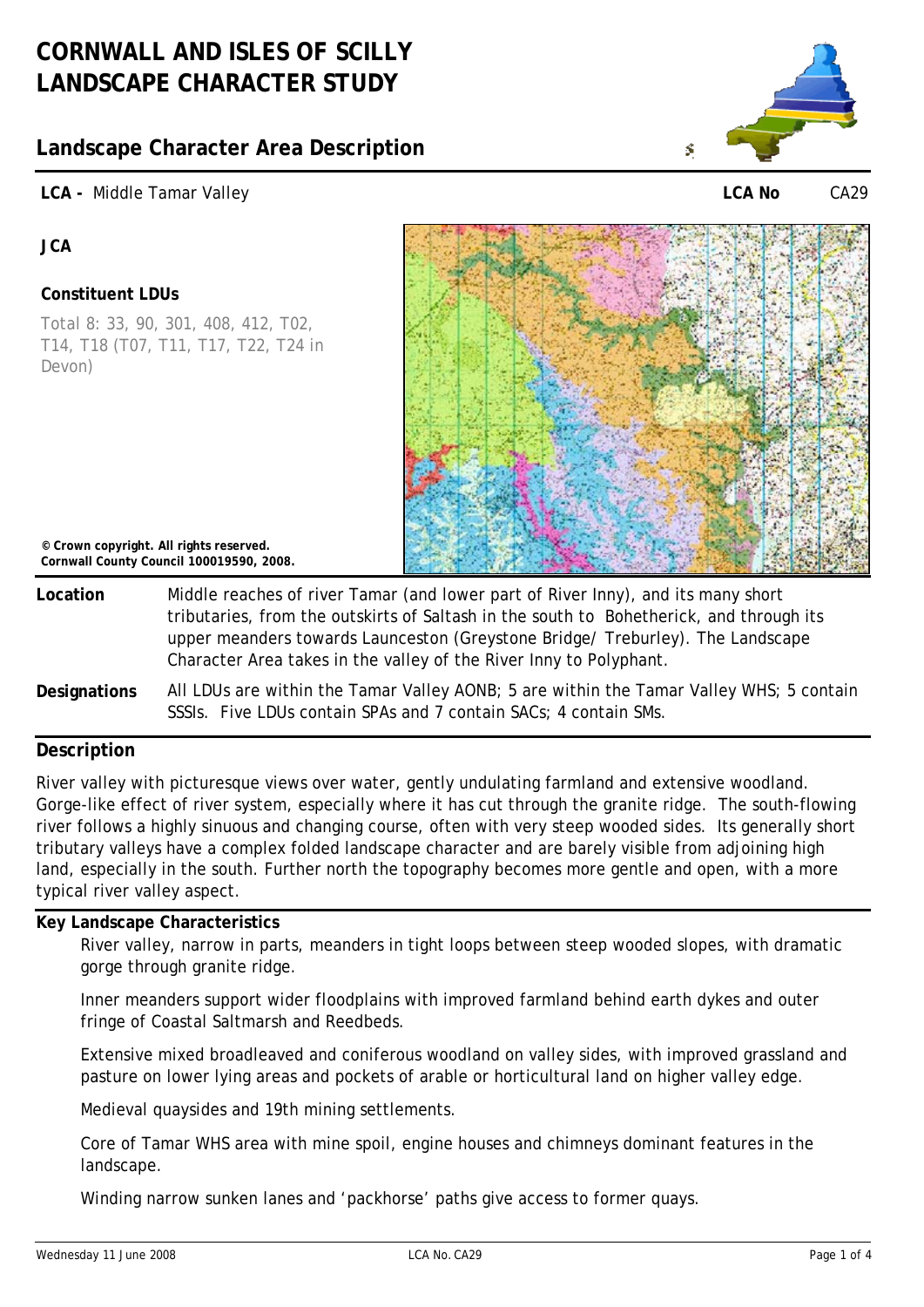# **CORNWALL AND ISLES OF SCILLY LANDSCAPE CHARACTER STUDY**

# **Landscape Character Area Description**



Lower Inny Valley, a shallow meandering tributary valley with broadleaved woodland, wetlands and Fens and Wet Woodland and slopes of bracken, scrub and neutral grassland above.

## **Geology and soils**

Shallow hard rock soils over hard rock; the mines of this area exploited an important concentration of tin, copper and arsenic lodes. Sandy brown soils with some alluvium and fen peat. Important mineralogical sites on spoil tips.

### **Topography and drainage**

Dramatic landform with steeply sloping valley sides around incised river through gorge with narrow floodplain. Main river with several minor tributaries, draining south east. Inny Valley more open and slow flowing.

### **Biodiversity**

The Landscape Character Area is well-wooded with extensive mixed broadleaved and coniferous woodland on sloping valley sides, with areas of Upland Oakwood and Upland Mixed Ashwoods, some within seminatural or replanted Ancient Woodland, and some on former mine sites, and some designated at SSSI as at Greenscombe Wood. A high proportion of them have conifer plantations within them. Further upstream in the Inny valley along the valley bottoms there is some Wet Woodland and small areas of wetland with Fens. Also on the steep slopes in the middle section of the Inny Valley are small areas of neutral grassland, bracken and scrub. These habitats form almost continuous corridors of semi-natural vegetation. Below Calstock towards the lower Tamar valley are small areas of estuarine habitats; Fens, Reedbeds and Coastal Saltmarsh. Together with Fens and other wetland habitats, flatter areas of the neutral and improved grassland close to the river and alongside LCA 27 (Lower Tamar and Tavy Valleys) have been identified as Coastal Floodplain and Grazing Marsh, important for wintering birds, and are part of or are adjacent to the Plymouth Sound and Estuaries SAC. Most of the farmed land is improved grassland or pasture with some in horticultural use and little arable land, with networks of Cornish hedges with mature trees forming ecological corridors. Former mine sites support important flora and fauna in places. . The habitats in the LCA closely borders and links to adjacent habitats in LCA 27 along the river Tamar and LCA 26 in the Inny Valley.

# **Land Cover**

Mainly pastoral farmland with improved grassland, limited horticultural and little arable use. There is extensive mixed broadleaved and coniferous woodland, with scrub and bracken in the Inny Valley, and over relic mine sites. Towards the lower part of the Tamar valley are estuarine habitats of Reedbeds and Coastal Saltmarsh.

### **Land Use**

The steep wooded valley sides are well-wooded with some improved grassland and pasture on lower slopes and valley bottoms. There is very little arable land. Tourism, recreation and amenity uses are prevalent. There are several areas of former and current market gardening and orchards e.g. Bohetherick, and Calstock.

### **Field and woodland pattern**

Unenclosed or small fields with curving sinuous boundaries, mainly post-Medieval in origin, with wellwooded Cornish hedges with trees. Remnant strip patterns and orchards lie on the slopes downstream of Calstock. Mining smallholdings feature in the central section around Gunnislake. Extensive woodlands occur on steeper valley sides giving a strongly wooded appearance to landscape.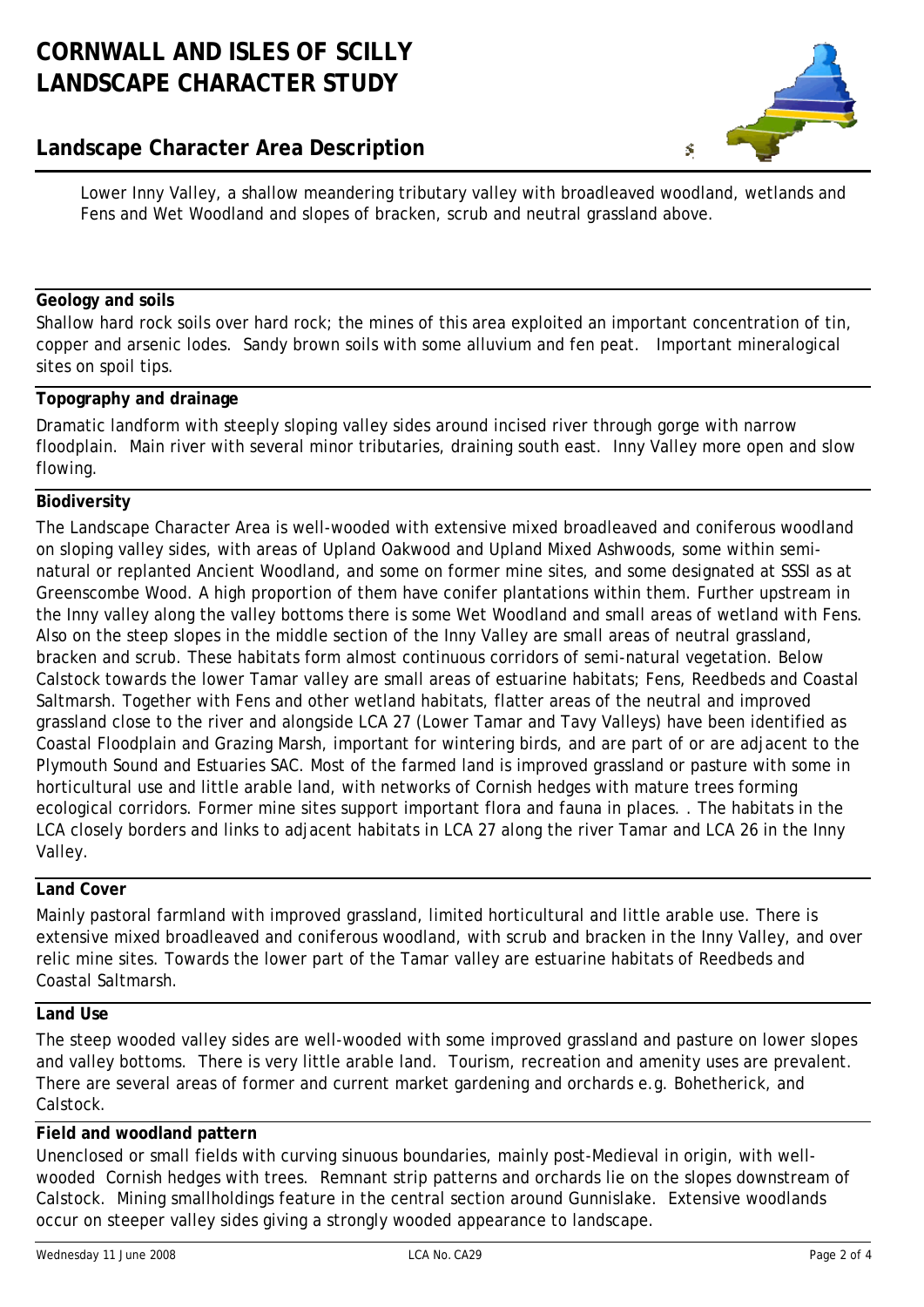# **CORNWALL AND ISLES OF SCILLY LANDSCAPE CHARACTER STUDY**

# **Landscape Character Area Description**



## **Settlement pattern**

Clustered villages with scattered small farms. Small nucleated riverside villages are typical. Local materials are stone and slate. A mix of medieval and mining settlements. Morwellham, (Devon) once an important port, is maintained as a museum of living history. Several settlements along the western shores of the Tamar and Inny are of medieval origin, Cargreen, Botus Fleming, Calstock, Gunnislake, and Latchley associated with the medieval road network and crossing points for the Tamar and Inny. There are a substantial number of medieval farm and manorial settlements within the area and elite houses at Cotehele (just outside in LCA 26 ( East Cornwall and Tamar Moorland Fringe)) and Pentille.

### **Transport pattern**

The A390 crosses the valley at Gunnislake. Elsewhere the pattern is of winding lanes with Cornish hedges with hedgerows throughout, often steep. Ancient routes converge on former quays. The railway (Tamar Valley Line) crosses this LCA on a notable viaduct at Calstock.

### **Historic features**

There is a cluster of later prehistoric hillforts at Carthamartha and, just outside the LCA to the north, Castle Park Hill, facing similar sites on the Devon side of the Tamar; there is also a series of small defended farm enclosures on the slopes above the Inny. A possible early Christian monastic site lies alongside the river at Landulph and there are medieval chapels at Chapel, St Dominick, and Cotehele chapel. A number of historic bridges over the Inny lie within this Landscape Character Area. Kerrybullock deer park near Luckett was the largest of the Duchy of Cornwall's medieval deer parks, extending over some 600 acres. The extensive woodlands and plantations along the Tamar were to an extent ornamental, offering pleasure drives and walks, but were also the focus of industrial activity for timber and bark and charcoal burning. Mining was a major industrial component of the LCA and much of the river trade would have been associated with it; there are extensive mining remains in the Calstock, Cotehele and Gunnislake areas. Downgate, Luckett, Calstock and Gunnislake all developed in response to the rise of large-scale mining in the area. Other industries included lime burning and numerous mills, particularly on the Tamar's tributaries.

### **Condition**

Good in river valley with widespread intact and well managed ecological corridor and balanced mix and age structure of trees coupled with low intensity land use. Many mine sites have been conserved but further work is necessary to arrest serious decline in condition. Chimneys collapse each winter. Problems with invasive plants in the riparian corridor, partly due to the abandonment of farming on marginal land. Increased use of polytunnels on surviving horticultural holdings.

### **Pressures**

Tourism. Settlement expansion. Decline in farming, horticulture and river-based industries. Rising house prices in countryside accessible to Plymouth.

# **Aesthetic and sensory**

A tranquil area confined by woodland. A dramatic and atmospheric landscape created by its strong landform and land use, focused on the river.

### **Distinctive features**

River landscape and granite gorge; strong contrast with open heath of Kit Hill to the west.